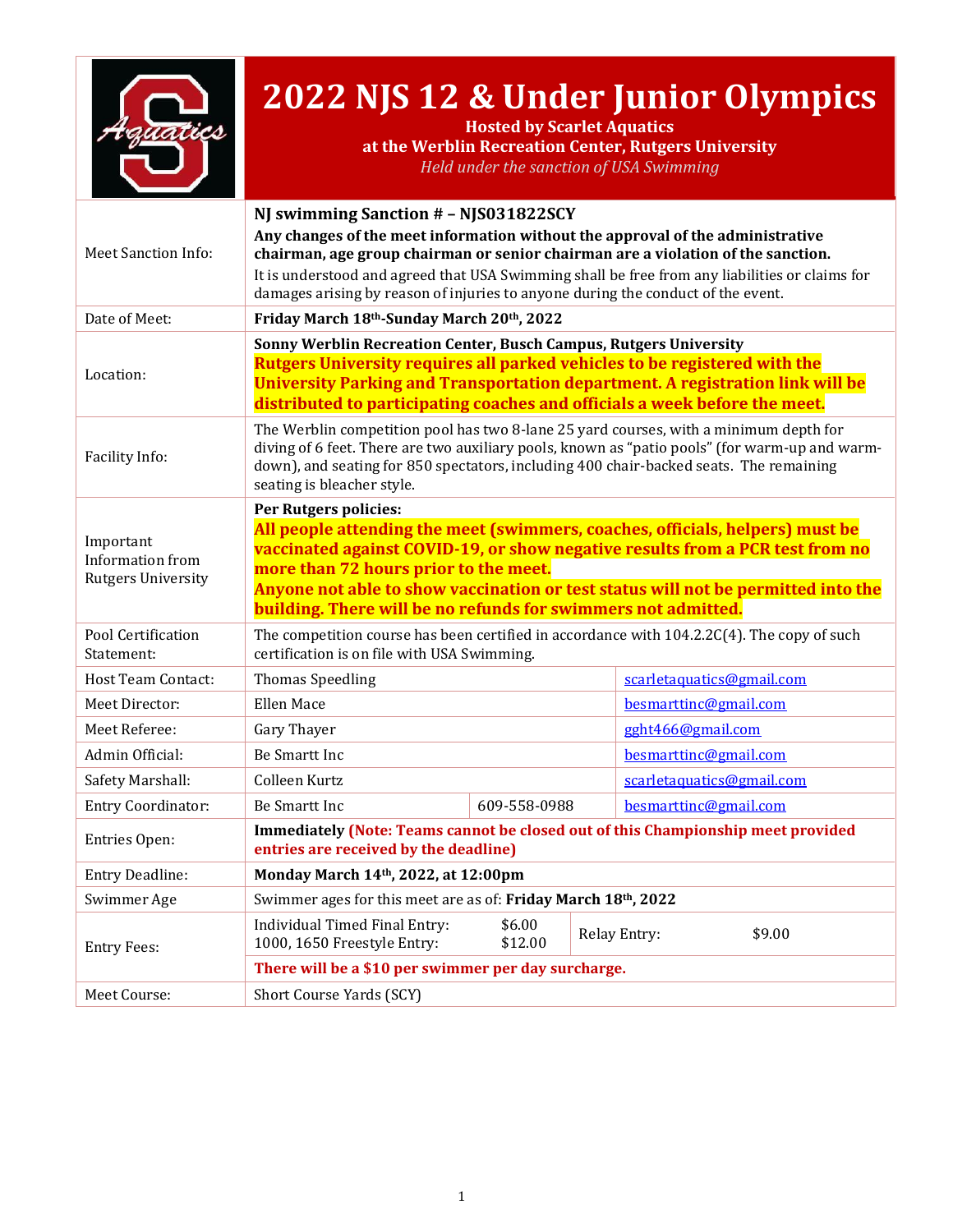| Meet Format:          | This meet will be run as timed finals.<br>$\bullet$<br>There are minimum ("faster than") time standards for this meet. As a New Jersey<br>٠<br>Swimming Championship Meet, proof of time will be required for all individual<br>entries. (See Entry Times section for details). This meet will be deck seeded with coaches<br>checking in/scratching all swimmers and relays. When a session has been seeded,<br>swimmers will be responsible for reporting to the blocks on their own.<br>Deck entries will not be accepted.<br>$\bullet$<br>Swimmers will wear masks at all times except when in the water.<br>$\bullet$<br>All other participants will wear masks and maintain safe social distance at all times.<br>$\bullet$ |  |  |  |
|-----------------------|-----------------------------------------------------------------------------------------------------------------------------------------------------------------------------------------------------------------------------------------------------------------------------------------------------------------------------------------------------------------------------------------------------------------------------------------------------------------------------------------------------------------------------------------------------------------------------------------------------------------------------------------------------------------------------------------------------------------------------------|--|--|--|
| <b>Entry Limits:</b>  | 3 Individual Events<br>Meet: 9 Individual Events<br>Daily:<br>2 Relay Events<br><b>4 Relay Events</b>                                                                                                                                                                                                                                                                                                                                                                                                                                                                                                                                                                                                                             |  |  |  |
| Checks Payable To:    | <b>Scarlet Aquatic Club</b>                                                                                                                                                                                                                                                                                                                                                                                                                                                                                                                                                                                                                                                                                                       |  |  |  |
| Email Entry Files To: | besmartting@gmail.com                                                                                                                                                                                                                                                                                                                                                                                                                                                                                                                                                                                                                                                                                                             |  |  |  |
| Checks/Waivers:       | Bring to the first session of the meet where the team is competing.                                                                                                                                                                                                                                                                                                                                                                                                                                                                                                                                                                                                                                                               |  |  |  |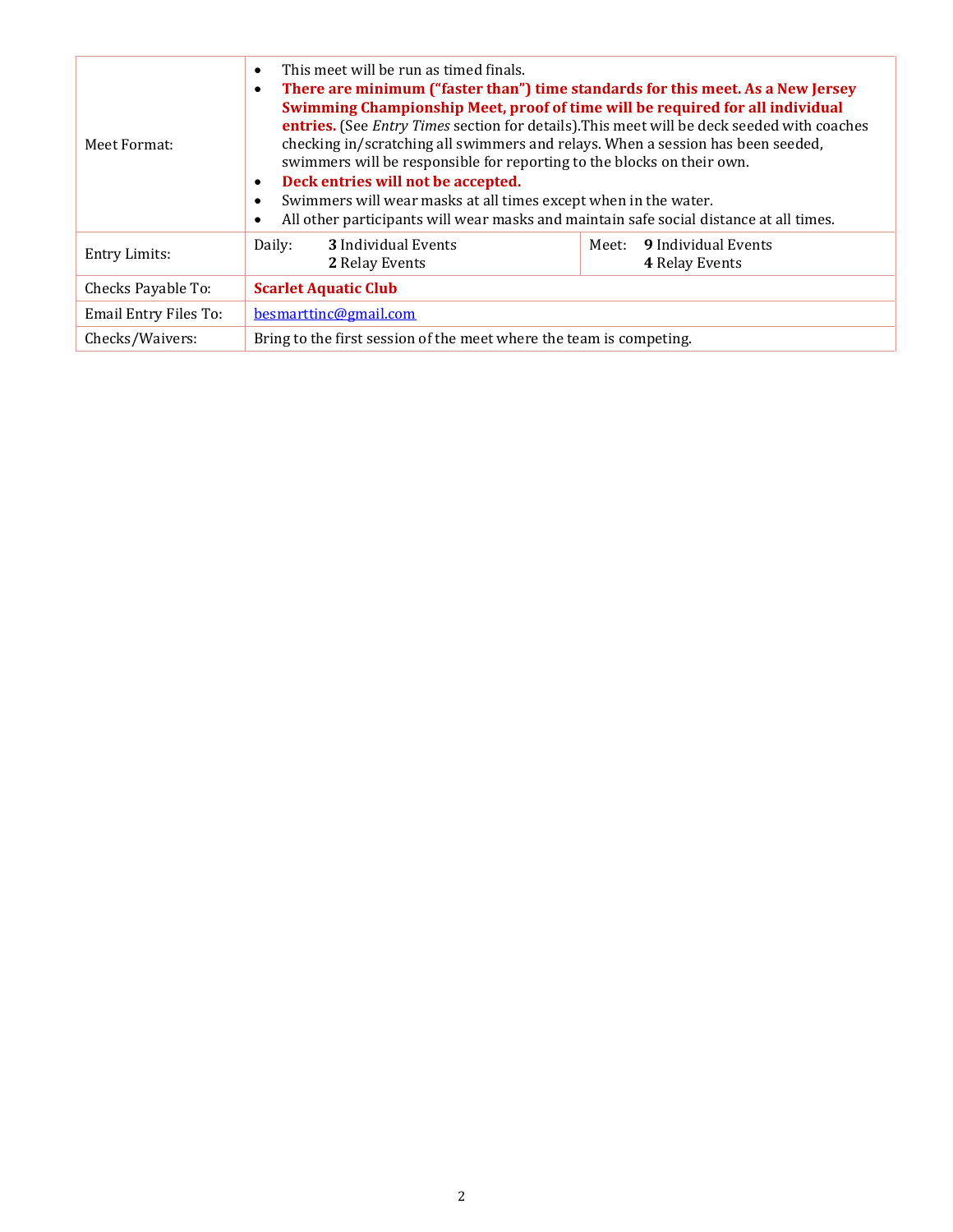## **The session schedule will depend on the entries. Sessions may be rearranged to conform to facility capacity constraints**

| Warm-up: TBA |                         |                    | <b>Meet Start: TBA</b>  |             |
|--------------|-------------------------|--------------------|-------------------------|-------------|
| <b>Girls</b> | Equal/<br><b>Faster</b> | <b>11-12 Event</b> | Equal/<br><b>Faster</b> | <b>Boys</b> |
| #1           | 2:22.59                 | 200 Freestyle      | 2:20.79                 | #2          |
| #3           | 1:15.59                 | 100 Backstroke     | 1:14.99                 | #4          |
| #5           | 3:04.59                 | 200 Breaststroke   | 3:04.09                 | #6          |
| #7           | 33.09                   | 50 Butterfly       | 32.99                   | #8          |
| #9           | 2:41.49                 | 200 IM             | 2:39.60                 | #10         |
| #11          |                         | 200 Medley Relay   |                         | #12         |
| #13          | 21:44.49                | 1650 Freestyle     | 21:43.79                | #14         |

### **Friday 11-12 Events**

### **Friday 10 & Under Events**

| <b>Warm-up: TBA</b> |                         |                  |                         | <b>Meet Start: TBA</b> |
|---------------------|-------------------------|------------------|-------------------------|------------------------|
| <b>Girls</b>        | Equal/<br><b>Faster</b> | 10 & Under Event | Equal/<br><b>Faster</b> | <b>Boys</b>            |
| #15                 | 1:27.99                 | 100 IM           | 1:27.99                 | #16                    |
| #17                 | 40.39                   | 50 Backstroke    | 40.39                   | #18                    |
| #19                 | 1:40.39                 | 100 Breaststroke | 1:40.39                 | #20                    |
| #21                 | 2:45.59                 | 200 Freestyle    | 2:45.59                 | #22                    |

### Saturday March 19th **Facility Opens at 7:00am**

### **Saturday 11-12 Events**

|              | Warm-up: TBA            |                     |                         | <b>Meet Start: TBA</b> |
|--------------|-------------------------|---------------------|-------------------------|------------------------|
| <b>Girls</b> | Equal/<br><b>Faster</b> | <b>11-12 Event</b>  | Equal/<br><b>Faster</b> | <b>Boys</b>            |
| #23          | 5:48.09                 | 400 IM              | 5:47.69                 | #24                    |
| #25          | 29.49                   | 50 Freestyle        | 29.19                   | #26                    |
| #27          | 2:42.59                 | 200 Backstroke      | 2:40.59                 | #28                    |
| #29          | 1:15.29                 | 100 Butterfly       | 1:14.69                 | #30                    |
| #31          | 38.69                   | 50 Breaststroke     | 38.49                   | #32                    |
| #33          |                         | 400 Freestyle Relay |                         | #34                    |
| #35          | 13:13.39                | 1000 Freestyle      | 13:12.99                | #36                    |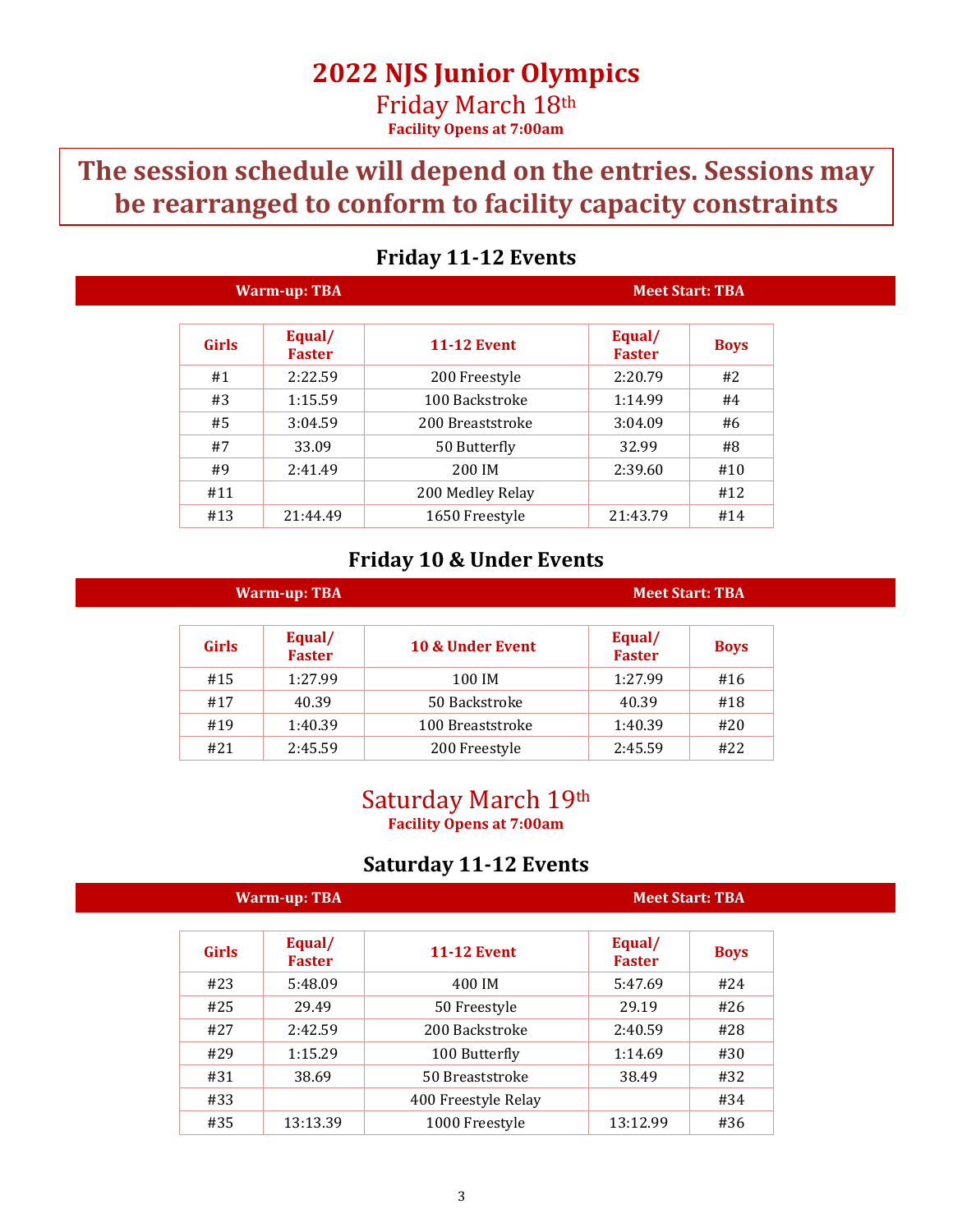## **2022 NJS Junior Olympics**

Saturday March 19th*…continued*

## **Saturday 10 & Under Events**

|              | <b>Warm-up: TBA</b>     |                     | <b>Meet Start: TBA</b>  |             |
|--------------|-------------------------|---------------------|-------------------------|-------------|
| <b>Girls</b> | Equal/<br><b>Faster</b> | 10 & Under Event    | Equal/<br><b>Faster</b> | <b>Boys</b> |
| #37          | 34.39                   | 50 Freestyle        | 33.99                   | #38         |
| #39          | 44.89                   | 50 Breaststroke     | 44.89                   | #40         |
| #41          | 1:33.09                 | 100 Butterfly       | 1:33.09                 | #42         |
| #43          |                         | 200 Freestyle Relay |                         | #44         |
| #45          | 7:24.79                 | 500 Freestyle       | 7:24.79                 | #46         |

## Sunday March 20th

**Facility Opens at 7:00am**

### **Sunday 11-12 Events**

| <b>Warm-up: TBA</b> |                         |                     |                         | <b>Meet Start: TBA</b> |
|---------------------|-------------------------|---------------------|-------------------------|------------------------|
| <b>Girls</b>        | Equal/<br><b>Faster</b> | <b>11-12 Event</b>  | Equal/<br><b>Faster</b> | <b>Boys</b>            |
| #47                 |                         | 200 Freestyle Relay |                         | #48                    |
| #49                 | 6:17.69                 | 500 Freestyle       | 6:16.49                 | #50                    |
| #51                 | 34.89                   | 50 Backstroke       | 34.39                   | #52                    |
| #53                 | 2:51.99                 | 200 Butterfly       | 2:53.49                 | #54                    |
| #55                 | 1:25.19                 | 100 Breaststroke    | 1:23.39                 | #56                    |
| #57                 | 1:04.59                 | 100 Freestyle       | 1:03.29                 | #58                    |
| #59                 | 1:15.19                 | 100 IM              | 1:14.39                 | #60                    |
| #61                 |                         | 400 Medley Relay    |                         | #62                    |

## **Sunday 10 & Under Events**

| Warm-up: TBA |                         |                  |                         | <b>Meet Start: TBA</b> |
|--------------|-------------------------|------------------|-------------------------|------------------------|
| <b>Girls</b> | Equal/<br><b>Faster</b> | 10 & Under Event | Equal/<br><b>Faster</b> | <b>Boys</b>            |
| #63          | 3:09.19                 | 200 IM           | 3:09.19                 | #64                    |
| #65          | 39.49                   | 50 Butterfly     | 39.49                   | #66                    |
| #67          | 1:16.29                 | 100 Freestyle    | 1:16.29                 | #68                    |
| #69          | 1:28.59                 | 100 Backstroke   | 1:28.59                 | #70                    |
| #71          |                         | 200 Medley Relay |                         | #72                    |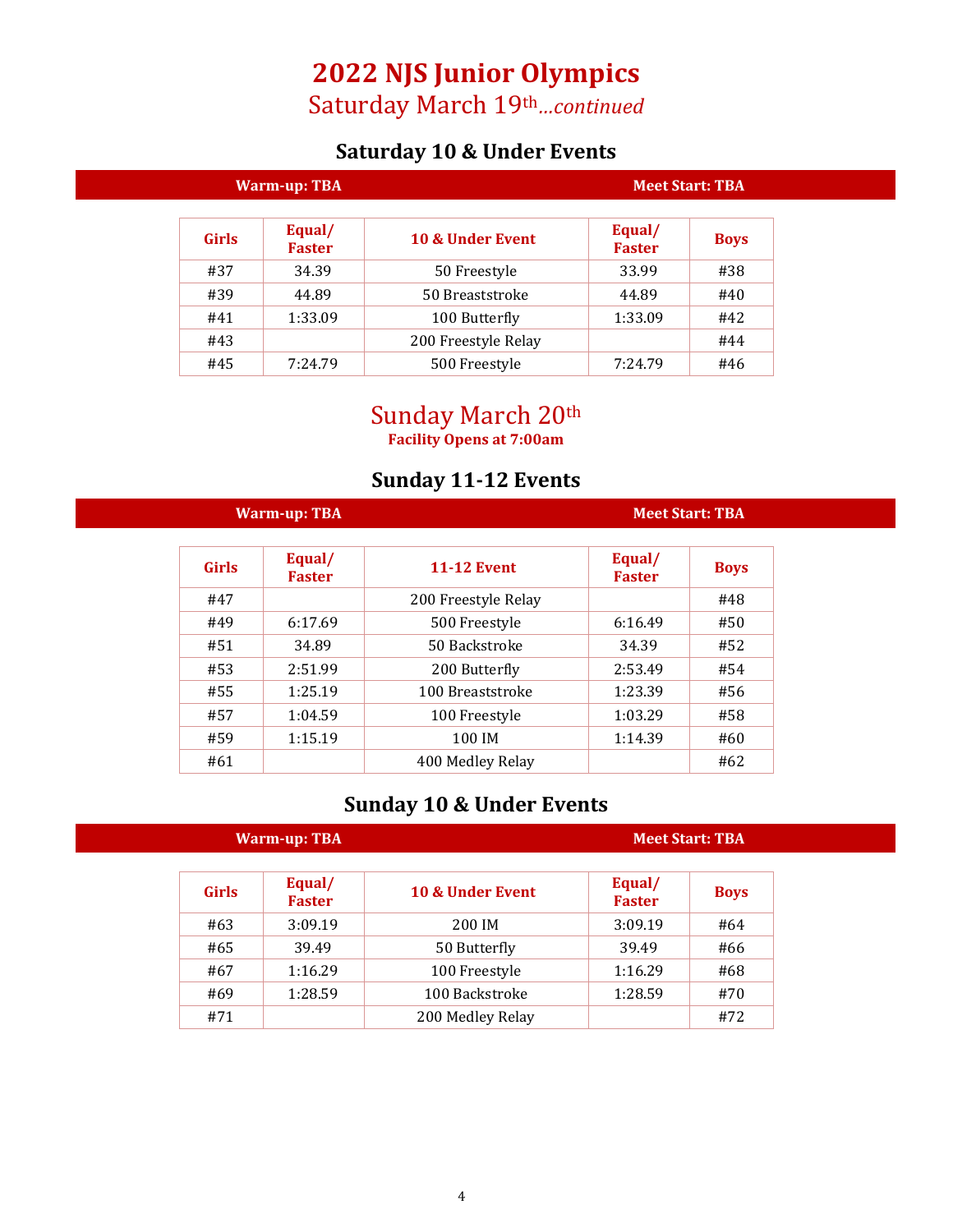## **Meet Schedule\*\***

| Friday March 18th          | Warm-up                                                         | <b>Start</b> |
|----------------------------|-----------------------------------------------------------------|--------------|
|                            | Facility Opens at 7:00am                                        |              |
|                            | Session Order & Schedule to be determined depending on entries. |              |
| <b>Saturday March 19th</b> | Warm-up                                                         | <b>Start</b> |
|                            | Facility Opens at 7:00am                                        |              |
|                            | Session Order & Schedule to be determined depending on entries. |              |
| <b>Sunday March 20th</b>   | Warm-up                                                         | <b>Start</b> |
|                            | Facility Opens at 7:00am                                        |              |
|                            | Session Order & Schedule to be determined depending on entries. |              |

#### *\*\* Timing is tentative pending receipt of entries. A final schedule will be developed and published after all entries have been received.*

| Scoring:                    | Team scoring will be 20-17-16-15-14-13-12-11-9-7-6-5-4-3-2-1 and double for relays.<br>$\bullet$                                                                                                                                                                                                                                                                                                                                                                                                                                                                                                                                                  |
|-----------------------------|---------------------------------------------------------------------------------------------------------------------------------------------------------------------------------------------------------------------------------------------------------------------------------------------------------------------------------------------------------------------------------------------------------------------------------------------------------------------------------------------------------------------------------------------------------------------------------------------------------------------------------------------------|
| Awards:                     | Medals will be awarded to the fastest 8 swimmers in each individual event.<br>$\bullet$<br>Medals will be awarded to the fastest 3 teams in relay events.<br>٠<br>There will be awards for the top three scoring teams.<br>$\bullet$                                                                                                                                                                                                                                                                                                                                                                                                              |
| Starts:                     | 'Fly-over/Over-the-top' starts may be used during this meet during preliminary and timed<br>$\bullet$<br>finals sessions. Information will be published in the pre-meet schedule distribution.                                                                                                                                                                                                                                                                                                                                                                                                                                                    |
| Admissions and<br>Programs: | There will be a \$10 per day swimmer surcharge.<br>$\bullet$<br>Heat sheets will be available online at www.besmarttinc.com and Meet Mobile<br>$\bullet$                                                                                                                                                                                                                                                                                                                                                                                                                                                                                          |
| Spectator<br>Considerations | As per USA Swimming Safe Sport Protocols, Parents or legal guardians will have access to<br>$\bullet$<br>their child and an opportunity to observe their child if the facility protocols allow for<br>spectators.<br>In accordance with Rutgers policies, spectators will not be allowed into the facility.<br>$\bullet$<br>The event will be live streamed.<br>$\bullet$                                                                                                                                                                                                                                                                         |
| Concessions:                | None.<br>$\bullet$                                                                                                                                                                                                                                                                                                                                                                                                                                                                                                                                                                                                                                |
| Vendor:                     | Metro Swim Shop will be in attendance.<br>$\bullet$                                                                                                                                                                                                                                                                                                                                                                                                                                                                                                                                                                                               |
| Locker Rooms:               | If only one locker room/restroom: If Athletes and Adults including Coaches & Officials must<br>$\bullet$<br>use the same facility, make sure you are not alone with an athlete in the locker room, including<br>using the restroom. Be proactive and tell the meet director immediately if this happens, even<br>when no fault of your own.<br>If multiple facilities: There is a separate locker room/restroom for athletes only! All other<br>$\bullet$<br>adults including Coaches & Officials need to make sure that you are only using the facility<br>marked for you.                                                                       |
| Entry Info:                 | There will be no refunds after the entry deadline except for events that may be scratched from<br>$\bullet$<br>meet by the Entry Coordinator or Meet Director, or as otherwise directed by NJ Swimming.<br>Entries will be acknowledged within 48 hours of receipt.<br>All entries will be accepted prior to the entry deadline from teams assigned to the meet.<br>$\bullet$<br>Entry forms, verification forms, waiver release, and fees must be received no later than the<br>$\bullet$<br>first session of the meet where the team competes.<br>Team entries will be considered accepted when the host club accepts the entries.<br>$\bullet$ |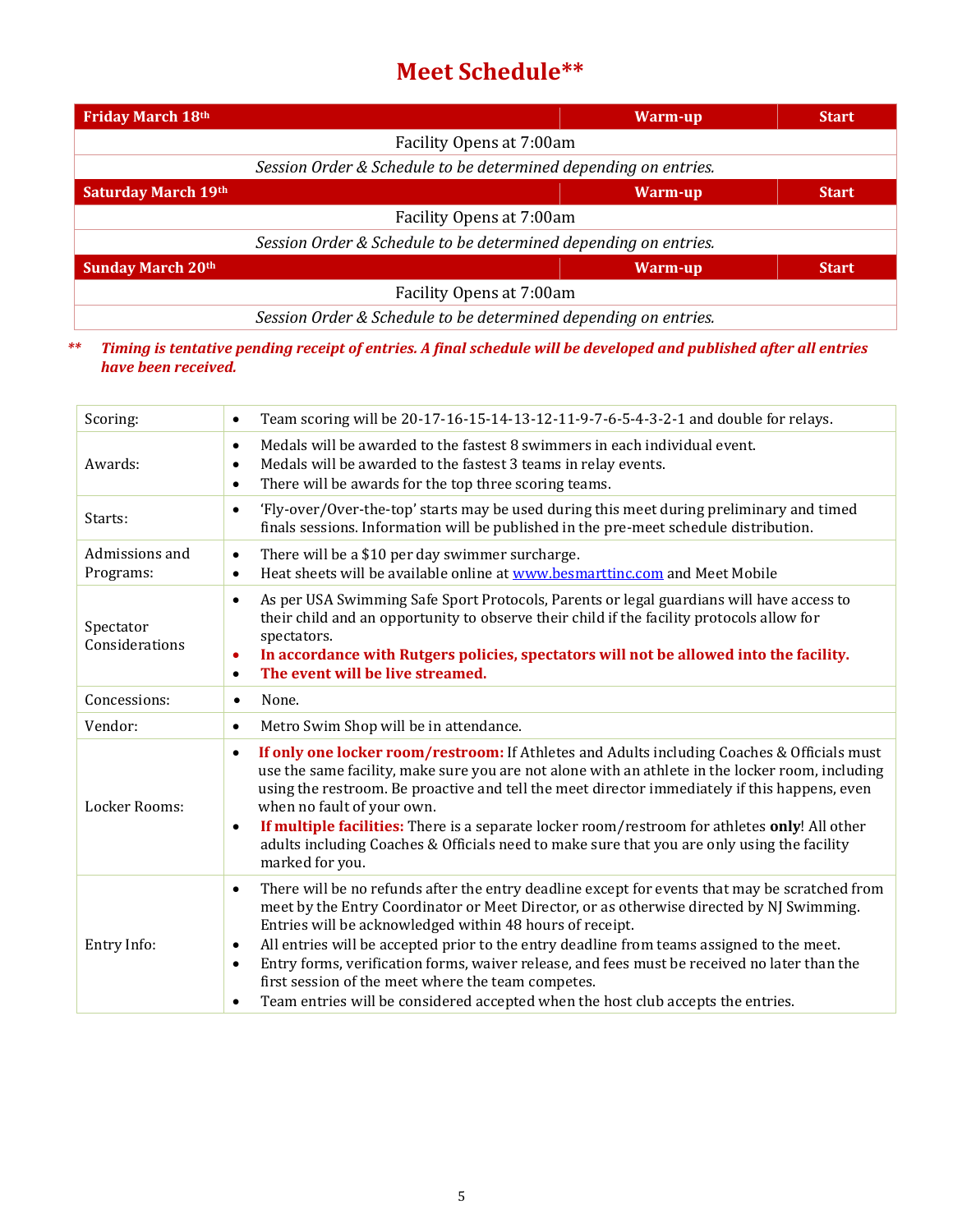| <b>Entry Times:</b>                    | New Jersey Swimming does not allow 'NT' or 'No Time' to be used as an entry time.<br>$\bullet$<br>All entry times must be in short course yards. Converted times are permitted. All entry times<br>$\bullet$<br>must meet the time standards for this meet as approved by NJ Swimming.<br>All entries must be accompanied by e-mailed proof of time (see below). Entries without<br>proof of time will not be accepted.<br>Where the TM proof of time option is not available, separate report(s), detailing where<br>$\bullet$<br>times were achieved must be sent with the entry e-mail. Mailed paper reports are not<br>acceptable. References to published times in SWIMS are acceptable.<br>All entry times must be achieved during the meet qualifying period of January 1st, 2021<br>$\bullet$<br>through the entry date of the meet.                                                                                                                                                                                                                                                                                                                                                                                                                                                                                                                                                                                |
|----------------------------------------|-----------------------------------------------------------------------------------------------------------------------------------------------------------------------------------------------------------------------------------------------------------------------------------------------------------------------------------------------------------------------------------------------------------------------------------------------------------------------------------------------------------------------------------------------------------------------------------------------------------------------------------------------------------------------------------------------------------------------------------------------------------------------------------------------------------------------------------------------------------------------------------------------------------------------------------------------------------------------------------------------------------------------------------------------------------------------------------------------------------------------------------------------------------------------------------------------------------------------------------------------------------------------------------------------------------------------------------------------------------------------------------------------------------------------------|
| <b>Entry Amendment</b><br>Procedures:  | Coaches will be permitted to amend inaccuracies in their meet entries for this meet. The process<br>shall be as follows:<br>1. The meet coordinator will enter each team as the entries are received.<br>2. An entry report for each team will be e-mailed to that team.<br>3. Upon receipt of the entry report for their team, the coach will be expected to proof the entries<br>for their team. The coach must respond to the email, either indicating that the entries are<br>accepted as is or amending as explained below.<br>4. After the entry deadline has passed, should a swimmer be missing from the entry list or<br>missing from an event, then the coach can enter the swimmer through the following process:<br>• The coach needs to make a list of the missing entry information: swimmer's name, USA-S<br>number, event number(s), and entry time(s).<br>• The list of the missing swimmers and their events are then to be e-mailed to the Entry<br>Coordinator no later than 9:00pm on the Wednesday before the start of the meet. Please do<br>not email a Hy-Tek file.<br>• The entry fee for all events entered in this manner will be the regular entry fee for the event,<br>plus an additional \$5.00 late fee per entry. This money is payable before the start of the meet.<br>If this fee not be paid, then the swimmer(s) will not be permitted to swim in the amended<br>events in the meet. |
| Age-Up Exception<br>Policy:            | 10-year old swimmers who have one or more Upper Silver times <b>prior</b> to the Silver/Bronze<br>$\bullet$<br>meets and then age up between the Silver/Bronze meets and JOs are eligible to swim those<br>events from their prior age group at JOs. Such entries should be made using the qualifying<br>time for their age group as their entry time as follows:<br>Enter the swimmer at the qualifying time for the event.<br>$\bullet$<br>Provide proof of the original qualifying time as a separate PDF or reference to SWIMS and note<br>$\bullet$<br>in the entry e-mail that this swim is an age-up exception.                                                                                                                                                                                                                                                                                                                                                                                                                                                                                                                                                                                                                                                                                                                                                                                                      |
| Distance Events<br>(1650 & 1000)       | The 1000 and 1650 freestyle events are timed finals.<br>$\bullet$<br>They will be run fastest to slowest.<br>Depending on the entries, these events may alternate age groups or genders to balance out the<br>$\bullet$<br>timeline for the two pools.<br>Heats may be combined to save time, without there necessarily being an empty lane.<br>$\bullet$<br>Swimmers must provide their own timers and counters.<br>$\bullet$                                                                                                                                                                                                                                                                                                                                                                                                                                                                                                                                                                                                                                                                                                                                                                                                                                                                                                                                                                                              |
| Relays:                                | All relays will be deck seeded. Coaches must turn in relay cards with scratches at swimmer<br>$\bullet$<br>check-in.<br>Coaches must turn in relay cards listing correct swimmers' names and correct order prior to<br>$\bullet$<br>the start of the event.<br>Unattached swimmers may not swim in any relay.<br>$\bullet$                                                                                                                                                                                                                                                                                                                                                                                                                                                                                                                                                                                                                                                                                                                                                                                                                                                                                                                                                                                                                                                                                                  |
| Swimmer<br>Eligibility:                | This is a New Jersey Swimming Championship Meet. As such, only New Jersey Swimming<br>$\bullet$<br>athletes may enter and compete in this meet.<br>No swimmer will be permitted to compete unless the swimmer is a member of USA Swimming<br>$\bullet$<br>as provided in Article 302.<br>All transfer swimmer(s) must swim unattached for 120 days from their last attached<br>$\bullet$<br>competition. Swimmers must use an UN- (New Team Alpha Code) as their team affiliation. All<br>Unattached swimmers must be listed on the team's official waiver entry form.                                                                                                                                                                                                                                                                                                                                                                                                                                                                                                                                                                                                                                                                                                                                                                                                                                                      |
| State<br>Championships<br>Restriction: | Swimmers may not compete in a given event at both a Silver/Bronze Championship<br>$\bullet$<br>meet and the SC JO meet, unless they achieve the SC JO qualifying time in that event at<br>the Silver/Bronze meet, or at another Sanctioned or Approved meet attended in<br>between the Silver/Bronze meet and JOs.                                                                                                                                                                                                                                                                                                                                                                                                                                                                                                                                                                                                                                                                                                                                                                                                                                                                                                                                                                                                                                                                                                          |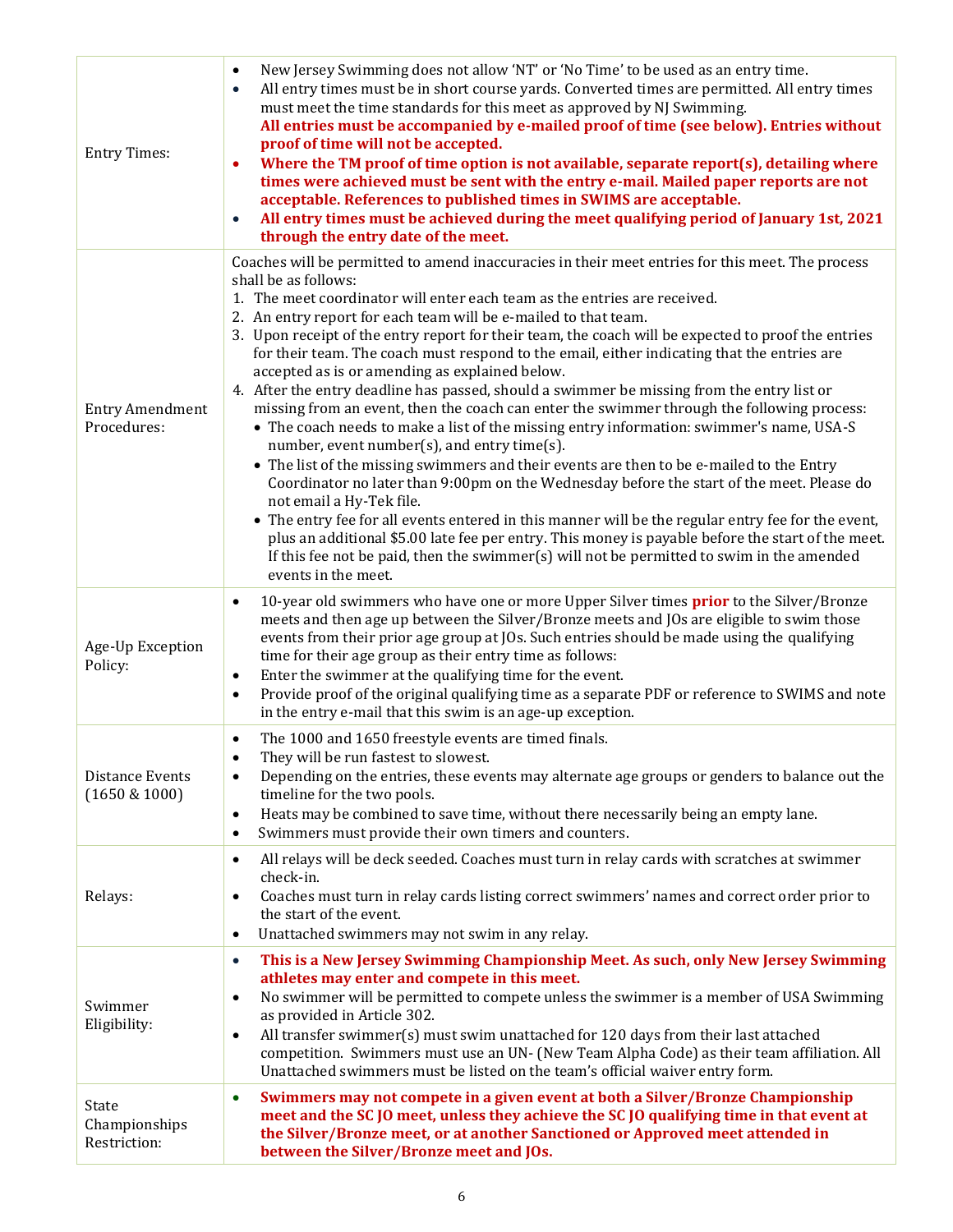| Adaptive<br>Provisions:                 | USA Swimming rules and regulations provides "guidelines for officiating swimmers with<br>disabilities" and any athlete who needs any of these adaptations should provide the Referee<br>with a note stating their name, their specific need, and a list of events in which they need<br>assistance prior to the start of each session's competition. If necessary, this information may<br>be provided by the swimmer's coach or guardians. NJ Swimming will provide all swimmers<br>with disabilities a chance to swim in events for which they have qualified (met the time<br>standards of the meet).                                                                                                                                                                                                                                                                                                                                                                                                                                                                                                                                                                 |
|-----------------------------------------|--------------------------------------------------------------------------------------------------------------------------------------------------------------------------------------------------------------------------------------------------------------------------------------------------------------------------------------------------------------------------------------------------------------------------------------------------------------------------------------------------------------------------------------------------------------------------------------------------------------------------------------------------------------------------------------------------------------------------------------------------------------------------------------------------------------------------------------------------------------------------------------------------------------------------------------------------------------------------------------------------------------------------------------------------------------------------------------------------------------------------------------------------------------------------|
| Host Club<br>Responsibilities:          | The host club will provide a single timer in each lane throughout the meet, except for distance<br>$\bullet$<br>events where swimmers will provide their own timers and lap counters.<br>The host club will e-mail entry verification back to the participating clubs.<br>٠<br>The host club will create a warm-up schedule that will be fair and equal to all teams.<br>$\bullet$<br>The host club will create timing assignments that are fair and equitable with as many teams<br>$\bullet$<br>participating as possible.<br>Warm-up schedules and assignments, and timing assignments will be e-mailed to all<br>$\bullet$<br>participating clubs and posted on the website www.besmarttinc.com no later than 1 week<br>before the meet.                                                                                                                                                                                                                                                                                                                                                                                                                             |
| Participating Club<br>Responsibilities: | Participating clubs must help with timing assignments. Timing assignments will be e-mailed to<br>$\bullet$<br>participating clubs and posted on the swim meet website: www.besmarttinc.com shortly after<br>entries close.<br>Participating club parents will only allowed to be in the building for the sessions they are<br>$\bullet$<br>timing. Parent timers may not use phones/cameras while on the deck.<br>Participating clubs should help with officiating whenever possible. Participating club officials<br>$\bullet$<br>should e-mail the meet referee with their availability for the meet.                                                                                                                                                                                                                                                                                                                                                                                                                                                                                                                                                                  |
| Coaches Conduct &<br>Eligibility:       | This meet is conducted according to current USA Swimming Rules, and in adherence to the<br>$\bullet$<br>USA-S Minor Athlete Abuse Prevention Policy (MAAPP 2.0).<br>Make sure all interactions with athletes are observable and interruptible, including any<br>$\bullet$<br>meetings you have in between races or sessions.<br>As a reminder, coaches are not allowed to massage any athlete, even if you are a licensed<br>$\bullet$<br>massage therapist. This includes all massages, rubdowns, stretching, physical manipulation,<br>injury rehabilitation, and the use of electronic or instrument assisted modalities such as stim<br>treatment, dry needing, and cupping.<br>All coaches "on the deck" must be currently registered coach members of USA Swimming.<br>$\bullet$<br>Verification can be in the form of a current USA Swimming membership card or Coaches Pass<br>available thru the USA swimming Deck Pass App.<br>Coaches must show their USA swimming coaching card or Coaches Pass for entrance to<br>$\bullet$<br>facility.<br>All Coaches must have some form of USA coaching credential verification with them at all<br>$\bullet$<br>times. |
| Officials Conduct &<br>Eligibility:     | This meet is conducted according to current USA Swimming Rules, and in adherence to the<br>$\bullet$<br>USA-S Minor Athlete Abuse Prevention Policy (MAAPP 2.0).<br>Make sure all interactions with athletes are observable and interruptible.<br>$\bullet$<br>Current USA Swimming and NJS Swimming certification is required for all officials and the<br>$\bullet$<br>Meet Referee will check your cards.<br>Swimming officials from participating teams should contact the meet referee (see page 1) with<br>$\bullet$<br>the sessions when they are able to help.<br>All officials must wear the standard white and blue uniform.<br>$\bullet$<br>Officials will be required to work the entire session and will receive free admission.<br>$\bullet$                                                                                                                                                                                                                                                                                                                                                                                                               |
| Meet Format<br>Waiver:                  | This meet will be run in accordance to current USA Swimming Rules.<br>$\bullet$<br>The host club has the right to change the format of the meet with the approval of the<br>$\bullet$<br>Administrative vice chair and either the Age Group or Senior vice chair. These changes would<br>be made for a more efficient swim meet for the swimmers and the host club. Reasons for<br>these changes include:<br>To allow more swimmers to swim.<br>$\bullet$<br>To conform to facility capacity limits or for facility safety concerns.<br>$\bullet$<br>To condense the meet into smaller time frame.<br>$\bullet$<br>Some of the changes that may be made: 1) add a session, 2) heat limit distance events 3)<br>$\bullet$<br>condense sessions, and 4) eliminate relays.                                                                                                                                                                                                                                                                                                                                                                                                  |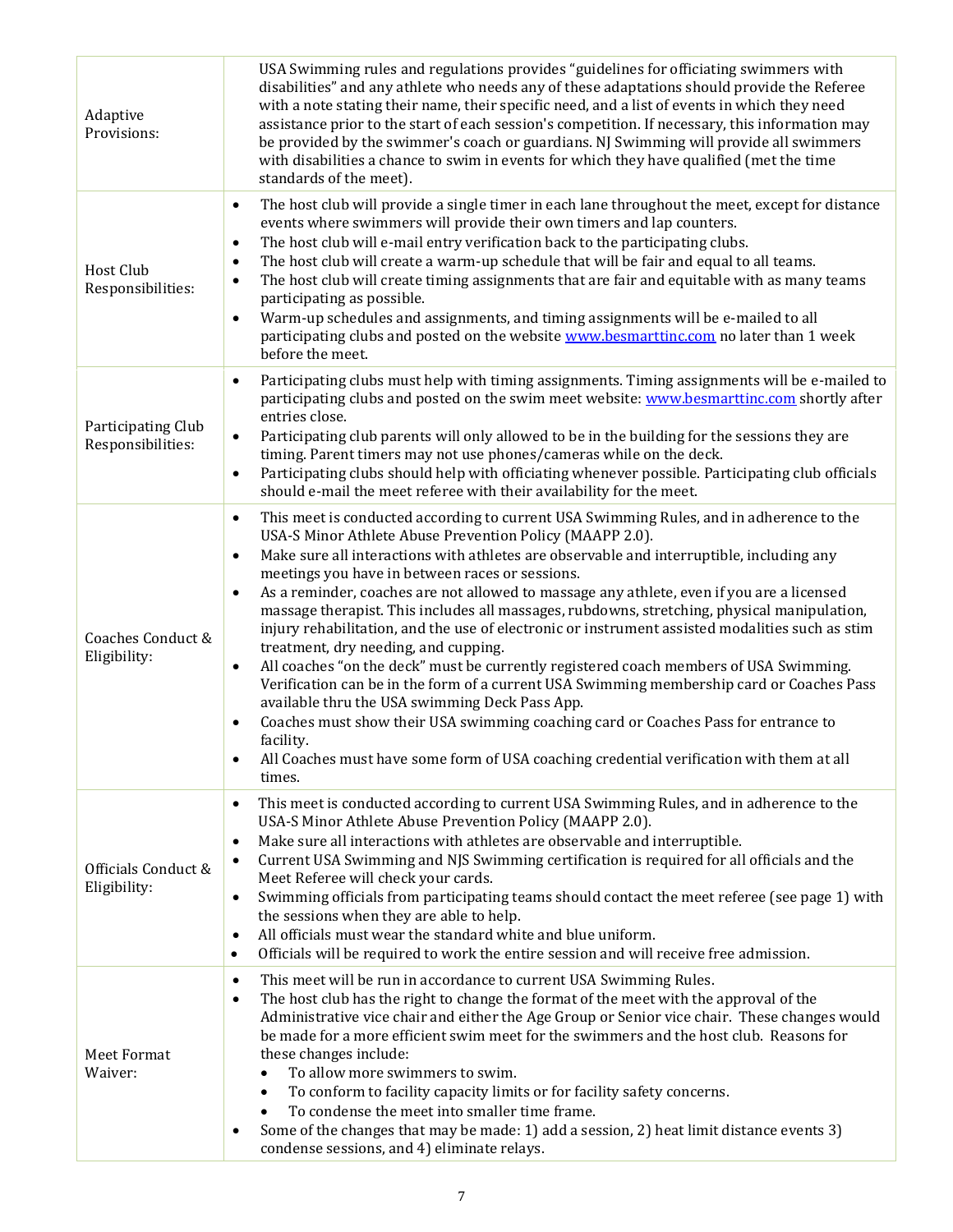| Warm-up<br>Procedures:                                         | Warm-ups will be run under New Jersey Swimming Warm-up and Safety Guidelines.<br>$\bullet$<br>Swimming Equipment is <b>not allowed</b> in the competition pool during all warm-up sessions.<br>$\bullet$<br>This includes kick boards, hand paddles, and pull buoys.<br>All swimmers must enter the pool feet first from the starting end of the pool.<br>$\bullet$<br>New Jersey Swimming officials will monitor warm-ups.<br>$\bullet$<br>All general warm-up lanes will swim in a counterclockwise direction.<br>$\bullet$                                                                                                                                                                                                                                                                                                      |
|----------------------------------------------------------------|------------------------------------------------------------------------------------------------------------------------------------------------------------------------------------------------------------------------------------------------------------------------------------------------------------------------------------------------------------------------------------------------------------------------------------------------------------------------------------------------------------------------------------------------------------------------------------------------------------------------------------------------------------------------------------------------------------------------------------------------------------------------------------------------------------------------------------|
| Check-In:                                                      | All check-in sheets must be turned into the scoring table 35 minutes before the start of each<br>$\bullet$<br>session. Swimmers that are swimming will have a line through their name. Swimmers that are<br>being scratched will have their names circled with a "SCR" next to the circle. Swimmers<br>scratching a single event will have a line through their name and the event number circled<br>with "SCR" next to the circle.<br>Failure to follow this procedure may result in the swimmer(s) being scratched from the<br>$\bullet$<br>session.                                                                                                                                                                                                                                                                             |
| No Show<br>Procedure:                                          | No penalty will be incurred for an unscratched swimmer who fails to report to the starting<br>blocks for his/her scheduled event. However, the event will be counted toward the swimmer's<br>maximum allowable swims for that day. The swimmer may be allowed to swim the event in a<br>later heat or a subsequent event if the swimmer is at the starting end of the pool, ready to<br>swim, and an open lane is available. However, the host club will not schedule an additional<br>heat to accommodate the swimmer.                                                                                                                                                                                                                                                                                                            |
| <b>Internet Website</b><br>Posting:                            | Internet location for all meet information: http://www.besmarttinc.com.                                                                                                                                                                                                                                                                                                                                                                                                                                                                                                                                                                                                                                                                                                                                                            |
|                                                                | Heat Sheets and real-time results will be available during the meet.<br>$\bullet$<br>Downloadable Results (Zipped .CL2 & .HY3 files) for TM will be provided post meet.<br>$\bullet$<br>Printable meet results (.PDF files) will be provided post meet.<br>$\bullet$                                                                                                                                                                                                                                                                                                                                                                                                                                                                                                                                                               |
| Results:                                                       | Meet result files for TM will be emailed to all participating teams.<br>$\bullet$<br>Meet results will be posted on the meet website and on the New Jersey Swimming Website:<br>$\bullet$<br>www.njswim.org                                                                                                                                                                                                                                                                                                                                                                                                                                                                                                                                                                                                                        |
| <b>USA-S Racing Start</b><br>Certification<br>Statement:       | Any swimmer entered in the meet must be certified by a USA Swimming member-coach as being<br>proficient in performing a racing start or must start each race from within the water. When<br>unaccompanied by a member-coach, it is the responsibility of the swimmer or the swimmer's legal<br>guardian to ensure compliance with this requirement.                                                                                                                                                                                                                                                                                                                                                                                                                                                                                |
| Audio/Visual<br>Recording<br>Statement:                        | Use of audio or visual recording devices, including a cell phone, is not permitted in changing areas,<br>rest rooms or locker rooms.                                                                                                                                                                                                                                                                                                                                                                                                                                                                                                                                                                                                                                                                                               |
| <b>USA-S Deck Change</b><br><b>Policy Statement:</b>           | Deck changes are prohibited.                                                                                                                                                                                                                                                                                                                                                                                                                                                                                                                                                                                                                                                                                                                                                                                                       |
| <b>USA-S Drone Policy</b><br>Statement:                        | Operation of a drone, or any other flying apparatus, is prohibited over the venue (pools,<br>athlete/coach areas, spectator areas and open ceiling locker rooms) any time athletes, coaches,<br>officials and/or spectators are present.                                                                                                                                                                                                                                                                                                                                                                                                                                                                                                                                                                                           |
| Minor Athlete<br><b>Abuse Prevention</b><br>Policy (MAAPP 2.0) | All applicable adults participating in or associated with this meet, acknowledge that they are<br>subject to the provisions of the USA Swimming Minor Athlete Abuse Prevention Policy ("MAAPP"),<br>and that they understand that compliance with the MAAPP 2.0 policy is a condition of<br>participation in the conduct of this competition.                                                                                                                                                                                                                                                                                                                                                                                                                                                                                      |
| Tech<br>Suit/Swimwear<br>Policy:                               | <b>Swimwear must conform to USA Swimming Rules:</b><br>Rule 102.8. Only swimsuits complying with FINA swimsuit specification may be worn in any<br>$\bullet$<br>USA Swimming sanctioned or approved competition. "Tech suits" are not permitted at this<br>meet for 12 & under swimmers. "Tech Suits" are defined, as suits that have bonded seams,<br>kinetic tape, or meshed seams. A list of restricted suits can be found on the NJ Swimming<br>Website; www.njswim.org.<br>Rule 102.8.1E explicitly bans the use of therapeutic elastic tape (eg: kinesio tape) on any part<br>$\bullet$<br>of the body<br>Pursuant to USA Swimming Rule 205.10.1, it is permissible for the swimmer to wear a single<br>$\bullet$<br>set of garments underneath his or her competition swimsuit for modesty and/or other privacy<br>reasons. |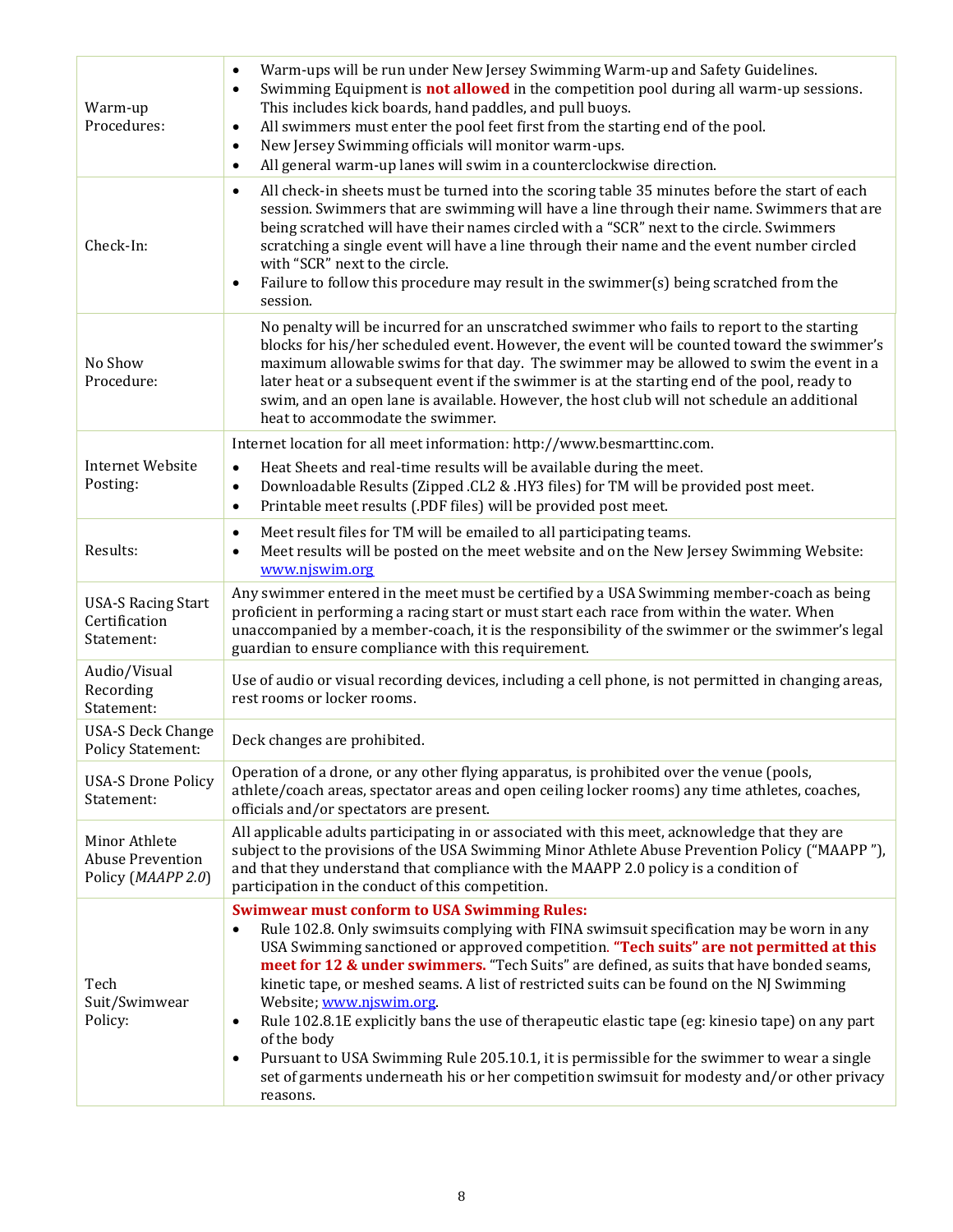| $COVID-19$<br>Assumption of Risk<br>Disclaimer | The host team has taken enhanced health and safety measures for all participants. All<br>persons participating must follow all posted instructions while at the Werblin<br>Recreation Center. An inherent risk of exposure to COVID-19 exists in any public place<br>where people are present. COVID-19 is an extremely contagious disease that can lead to<br>severe illness and death. According to the Centers for Disease Control and Prevention,<br>senior citizens and guests with underlying medical conditions are especially vulnerable.<br>All persons visiting the Werblin Recreation Center are voluntarily assuming all risks<br>related to exposure to COVID-19. |
|------------------------------------------------|--------------------------------------------------------------------------------------------------------------------------------------------------------------------------------------------------------------------------------------------------------------------------------------------------------------------------------------------------------------------------------------------------------------------------------------------------------------------------------------------------------------------------------------------------------------------------------------------------------------------------------------------------------------------------------|
| Meet Requirement<br>Statement:                 | In order to be eligible for the NJ Swimming Zone Championship Team or for NJ Swimming<br>Athlete Travel Grants for sectional and national level meets, NJ Swimming policy stipulates<br>certain participation requirements. As a NJ Swimming sanctioned meet, this meet counts<br>toward those participation requirements.                                                                                                                                                                                                                                                                                                                                                     |
| Hotels:                                        | The Doubletree Executive Somerset on Atrium Drive<br>$\bullet$<br>The Crowne Plaza, 732-716-1175<br>$\bullet$<br>The Courtyard by Marriott on Davidson Avenue<br>$\bullet$                                                                                                                                                                                                                                                                                                                                                                                                                                                                                                     |
| Directions:                                    | Google Maps: https://goo.gl/maps/KiPCdDs6bP54JpmP7<br>Rutgers will have posted signs indicating which of the parking lots are for the swim<br>meet. Please use one of these lots. Rutgers campus police may ticket automobiles<br>that are parked in lots other than those designated for the swim meet!                                                                                                                                                                                                                                                                                                                                                                       |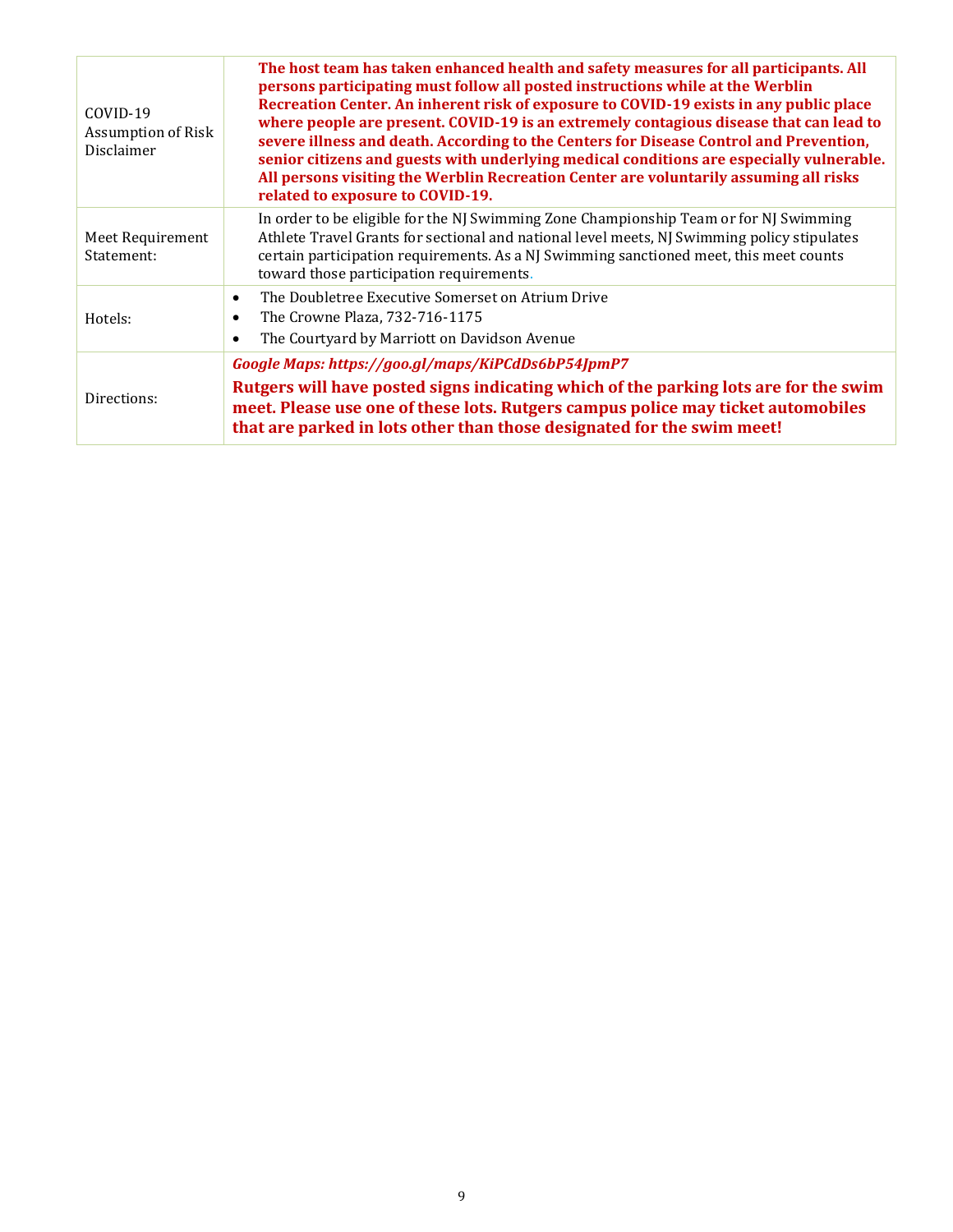



## **2022 NJS 12 & Under Junior Olympics**

*Hosted by Scarlet Aquatics* Friday-Sunday March 18th-20th, 2022

#### **Waiver**

In consideration of the acceptance of this entry, I/we hereby, for myself/ourselves, my/our heirs, administrators and assigns, waive and release any and all claims against USA Swimming, NJ Swimming, Rutgers University, Scarlet Aquatics, Be Smartt Inc and their staffs for any injuries and/or expenses incurred by me/us at the swim meet, or while on the road to and from the meet. I/we are USA Swimming registered athletes and am/are eligible to compete in all the events I/we have entered.

#### **COVID-19 Waiver**

An inherent risk of exposure to COVID-19 exists in any public place where people are present. COVID-19 is an extremely contagious disease that can lead to severe illness and death. According to the Centers for Disease Control and Prevention, senior citizens and individuals with underlying medical conditions are especially vulnerable.

USA Swimming, Inc., cannot prevent you (or your child(ren)) from becoming exposed to, contracting, or spreading COVID-19 while participating in USA Swimming sanctioned events. It is not possible to prevent against the presence of the disease. Therefore, if you choose to participate in a USA Swimming sanctioned event, you may be exposing yourself to and/or increasing your risk of contracting or spreading COVID-19.

BY ATTENDING OR PARTICIPATING IN THIS COMPETITION, YOU VOLUNTARILY ASSUME ALL RISKS ASSOCIATED WITH EXPOSURE TO COVID-19 AND FOREVER RELEASE AND HOLD HARMLESS USA SWIMMING AND [THE LSC] AND EACH OF THEIR OFFICERS, DIRECTORS, AGENTS, EMPLOYEES OR OTHER REPRESENTATIVES FROM ANY LIABILITY OR CLAIMS INCLUDING FOR PERSONAL INJURIES, DEATH, DISEASE OR PROPERTY LOSSES, OR ANY OTHER LOSS, INCLUDING BUT NOT LIMITED TO CLAIMS OF NEGLIGENCE AND GIVE UP ANY CLAIMS YOU MAY HAVE TO SEEK DAMAGES, WHETHER KNOWN OR UNKNOWN, FORESEEN OR UNFORESEEN, IN CONNECTION THEREWITH.

#### **Meet Verification**

I hereby certify that all entered swimmers and coaches listed on the waiver form, for the **Scarlet Aquatics NJS 12 & Under Junior Olympics Swim Meet on March 18th-20th, 2022** are registered members of USA Swimming. All USA Swimming members are correctly entered according to; Article 302.4 of the USA Swimming Rules and Regulations. False Registration: An LSC may impose a fine of up to \$100 per event against a member coach or a member club's representative signing a document which indicates a swimmer is registered with USA Swimming for a meet when that swimmer is not properly registered or eligible to compete for that club. This will be enforced by the LSC and the LSC will be entitled to the fines imposed.

Also, I acknowledge that deck access is limited to coaches and/or officials working the meet and displaying their credentials.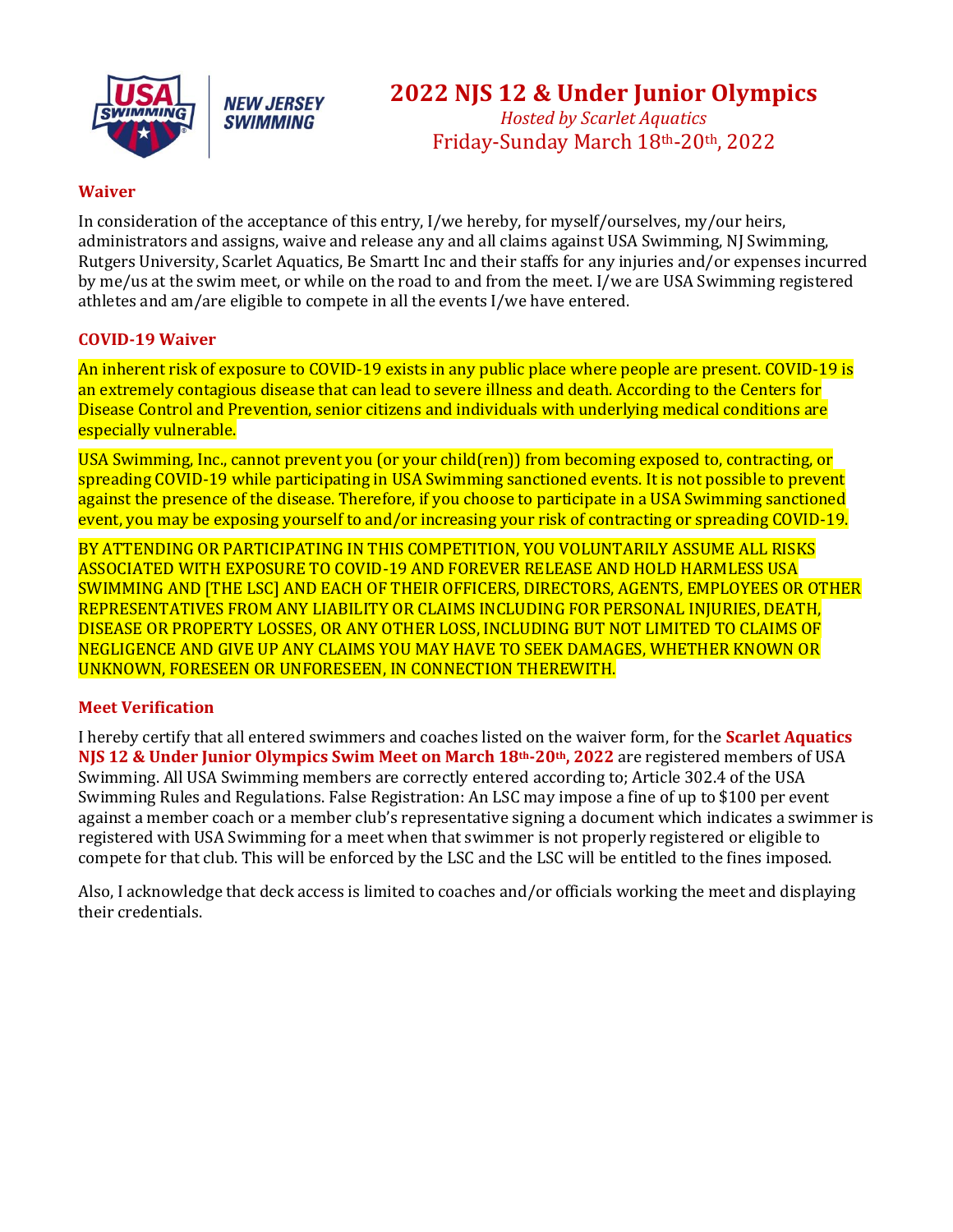## **Information below must be submitted to the club hosting the meet before the start of the meet along with payment.**

| Name/E-Mail/Phone Number of person to contact regarding this entry: |  |
|---------------------------------------------------------------------|--|

\_\_\_\_\_\_\_\_\_\_\_\_\_\_\_\_\_\_\_\_\_\_\_\_\_\_\_\_\_\_\_\_\_\_\_\_\_\_\_\_\_\_\_\_\_\_\_\_\_\_\_\_\_\_\_\_\_\_\_\_\_\_\_\_\_\_\_\_\_\_\_\_\_\_\_\_\_\_\_\_\_\_\_\_\_\_\_\_\_\_\_\_\_\_\_\_\_\_\_\_\_\_\_\_\_\_\_\_\_\_\_\_\_\_\_\_\_\_\_\_\_\_\_\_\_\_\_\_\_\_\_\_\_\_\_

**Entry Fee Summary**:

| Timed final individual event entries $\omega$ \$6.00 = |  |
|--------------------------------------------------------|--|
| Timed final distance event entries $\omega$ \$12.00 =  |  |
| Swimmer surcharge $\omega$ \$10.00/swimmer/day =       |  |
| Total:                                                 |  |

Make checks payable to: **Scarlet Aquatic Club**